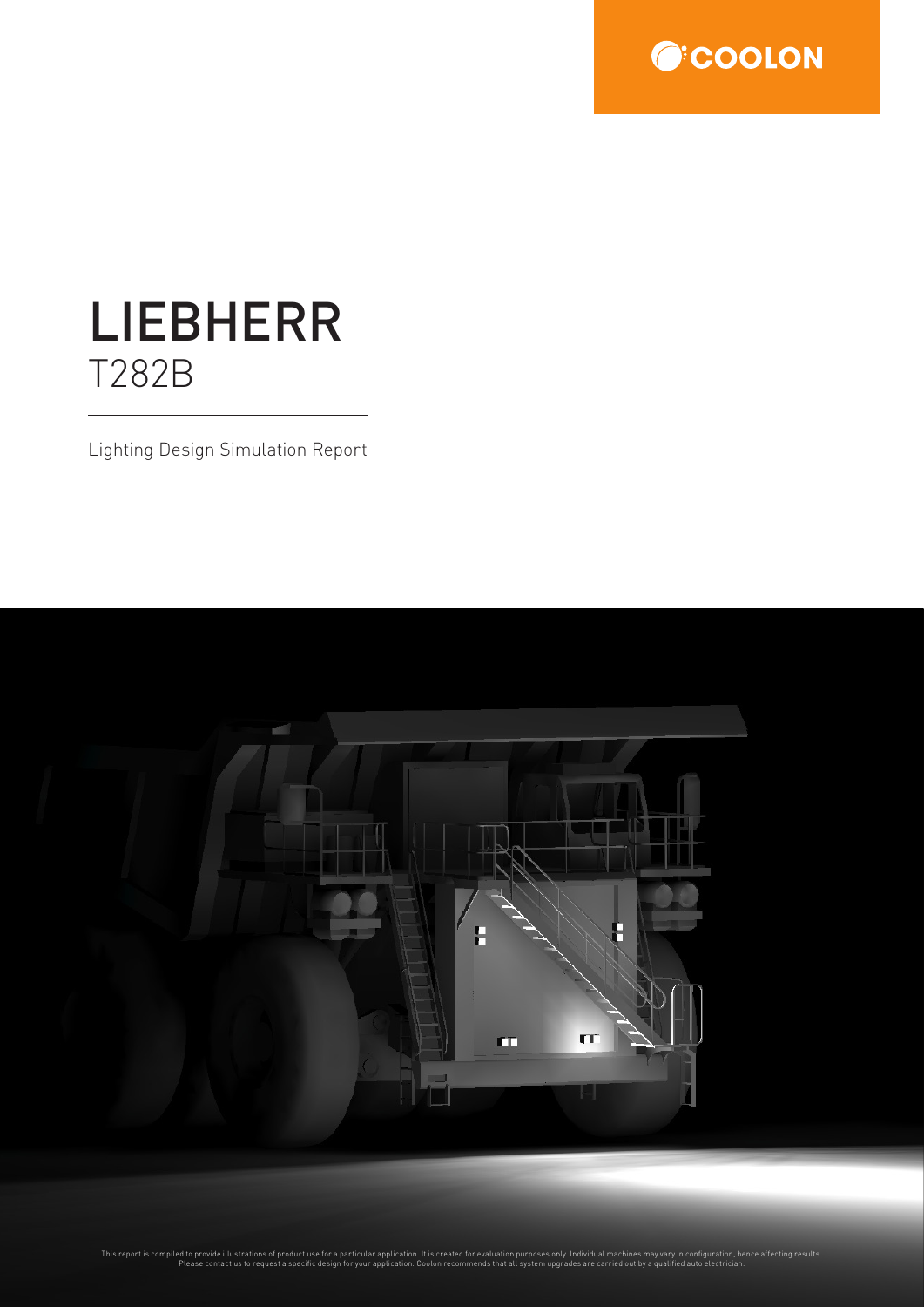| Symbol                  | Quantity | Label        | I FF. | <b>Descriptions</b> |  |
|-------------------------|----------|--------------|-------|---------------------|--|
| $\parallel + \parallel$ |          | CP9-XML-L07  | በ 850 | Coolon CP9 LED      |  |
|                         |          | CP9-XML-0209 | በ 850 | Coolon CP9 LED      |  |

| Quantity | Label            | LFF   | <b>Descriptions</b>                                      |
|----------|------------------|-------|----------------------------------------------------------|
|          | $CP9 - XML -107$ | 0.850 | Coolon CP9 LED w/ L07 Optics, $+/- 7$ degree beam angle  |
|          | CP9-XML-0209     | 0.850 | Coolon CP9 LED w/ 0209 Optics, +/-20x9 degree beam angle |

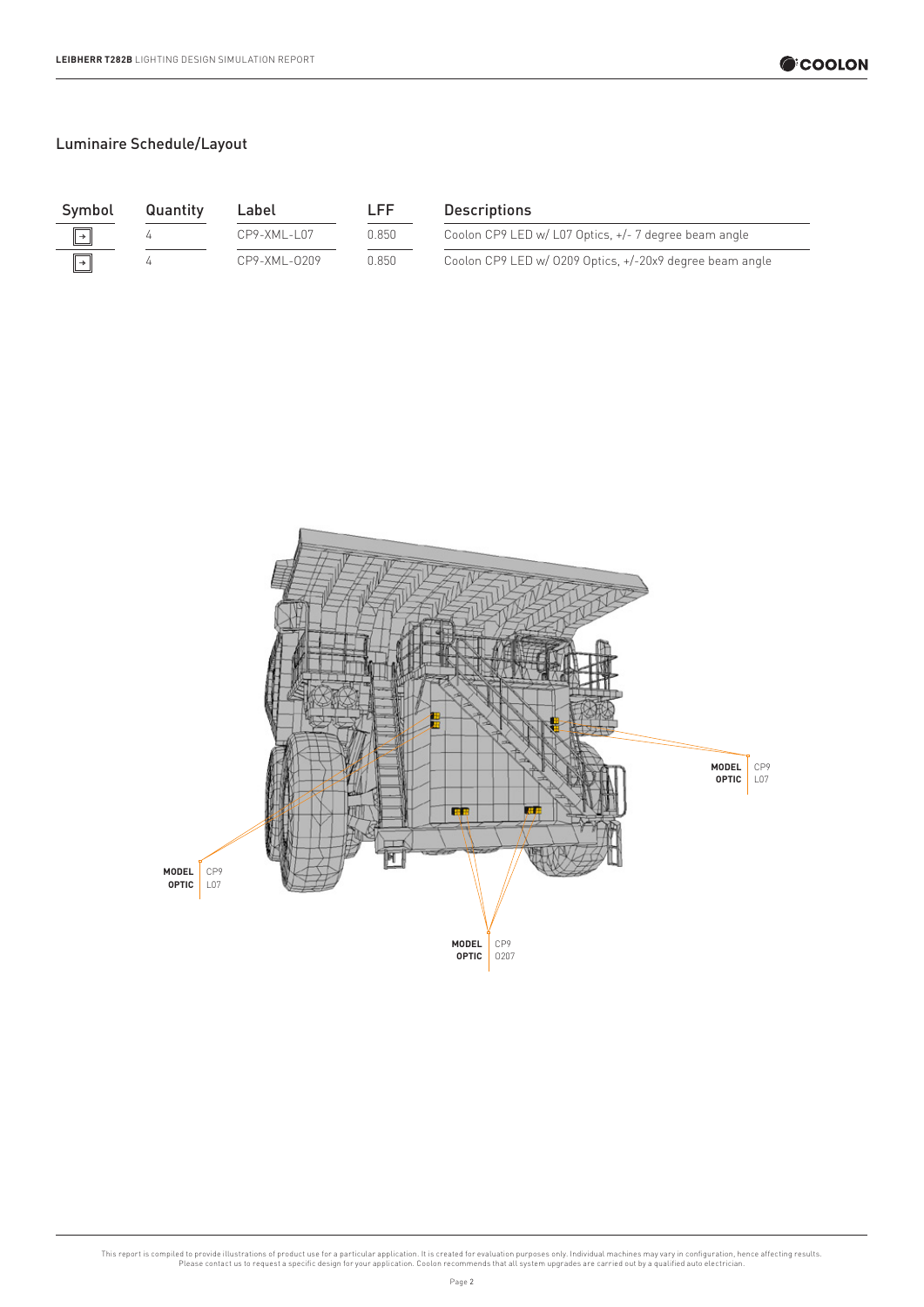| Symbol                    | Quantity | Label        | I FF. | <b>Descriptions</b> |  |
|---------------------------|----------|--------------|-------|---------------------|--|
| ∥ →                       |          | CP9-XML-L07  | በ 850 | Coolon CP9 LED      |  |
| $\parallel$ + $\parallel$ |          | CP9-XML-0209 | በ 850 | Coolon CP9 LED      |  |

| Quantity | Label        | LFF    | <b>Descriptions</b>                                      |
|----------|--------------|--------|----------------------------------------------------------|
|          | CP9-XML-L07  | N 850. | Coolon CP9 LED w/ L07 Optics, +/- 7 degree beam angle    |
|          | CP9-XML-0209 | 0.850. | Coolon CP9 LED w/ 0209 Optics, +/-20x9 degree beam angle |

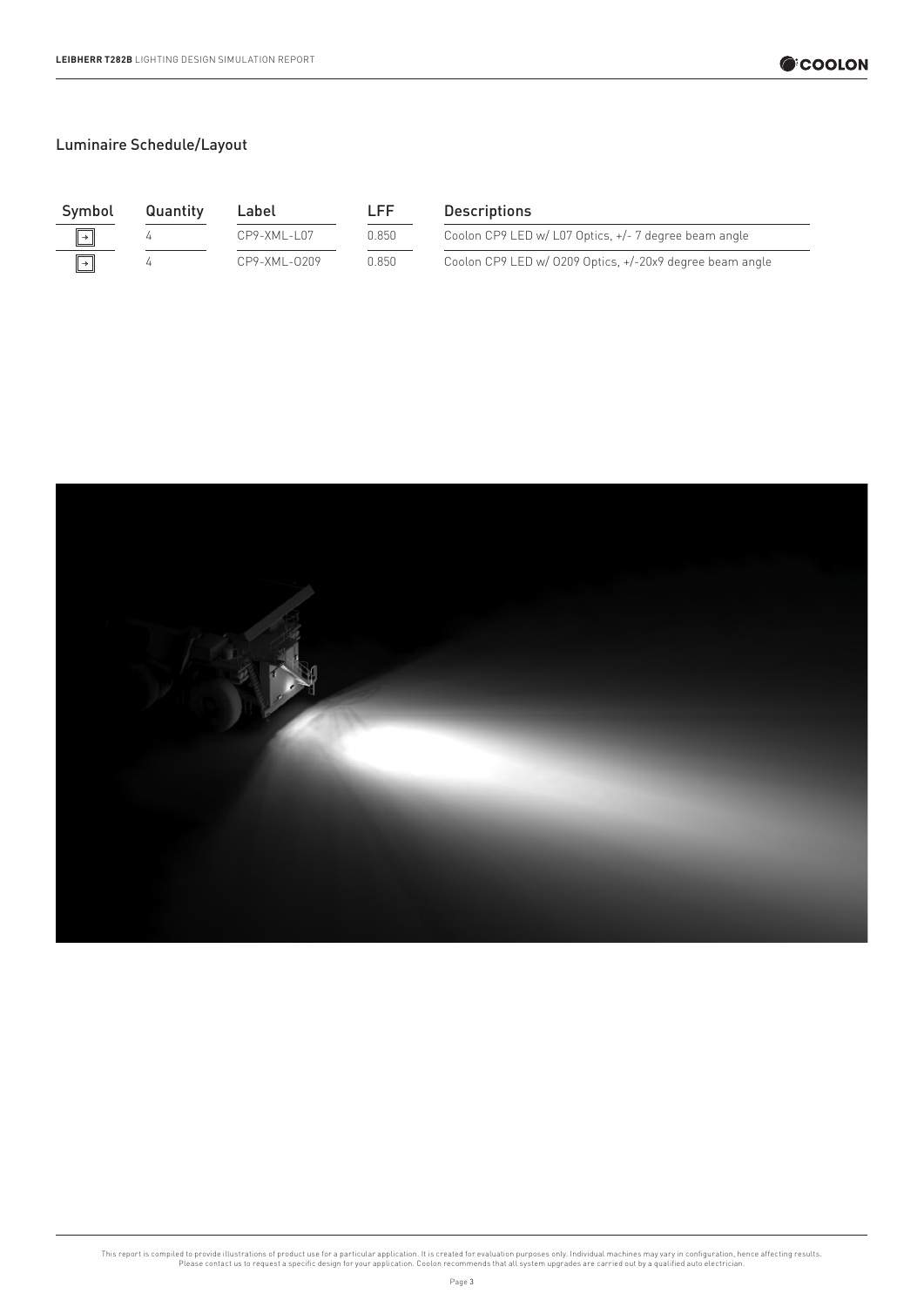| Symbol    | Quantity | Label           | I FF  | <b>Descriptions</b> |
|-----------|----------|-----------------|-------|---------------------|
| $ \ast $  |          | $CP9-XML - L07$ | 0.850 | Coolon CP9 LED      |
| $ \cdot $ |          | CP9-XML-0209    | 0.850 | Coolon CP9 LED      |

| Quantity | Label        | LFF.    | <b>Descriptions</b>                                      |
|----------|--------------|---------|----------------------------------------------------------|
|          | CP9-XML-L07  | 0.850 . | Coolon CP9 LED w/ L07 Optics, +/- 7 degree beam angle    |
|          | CP9-XML-0209 | 0.850.  | Coolon CP9 LED w/ 0209 Optics, +/-20x9 degree beam angle |

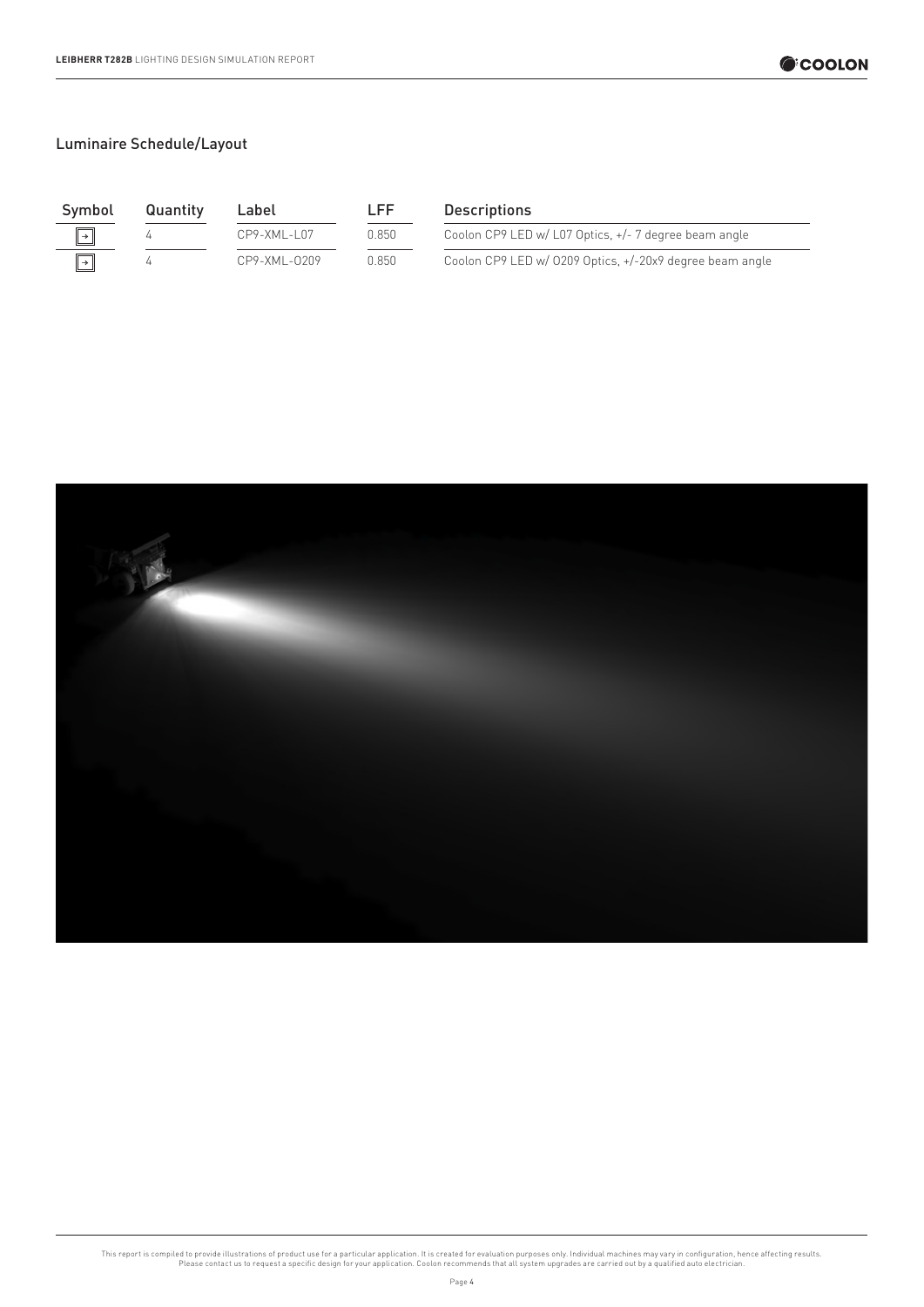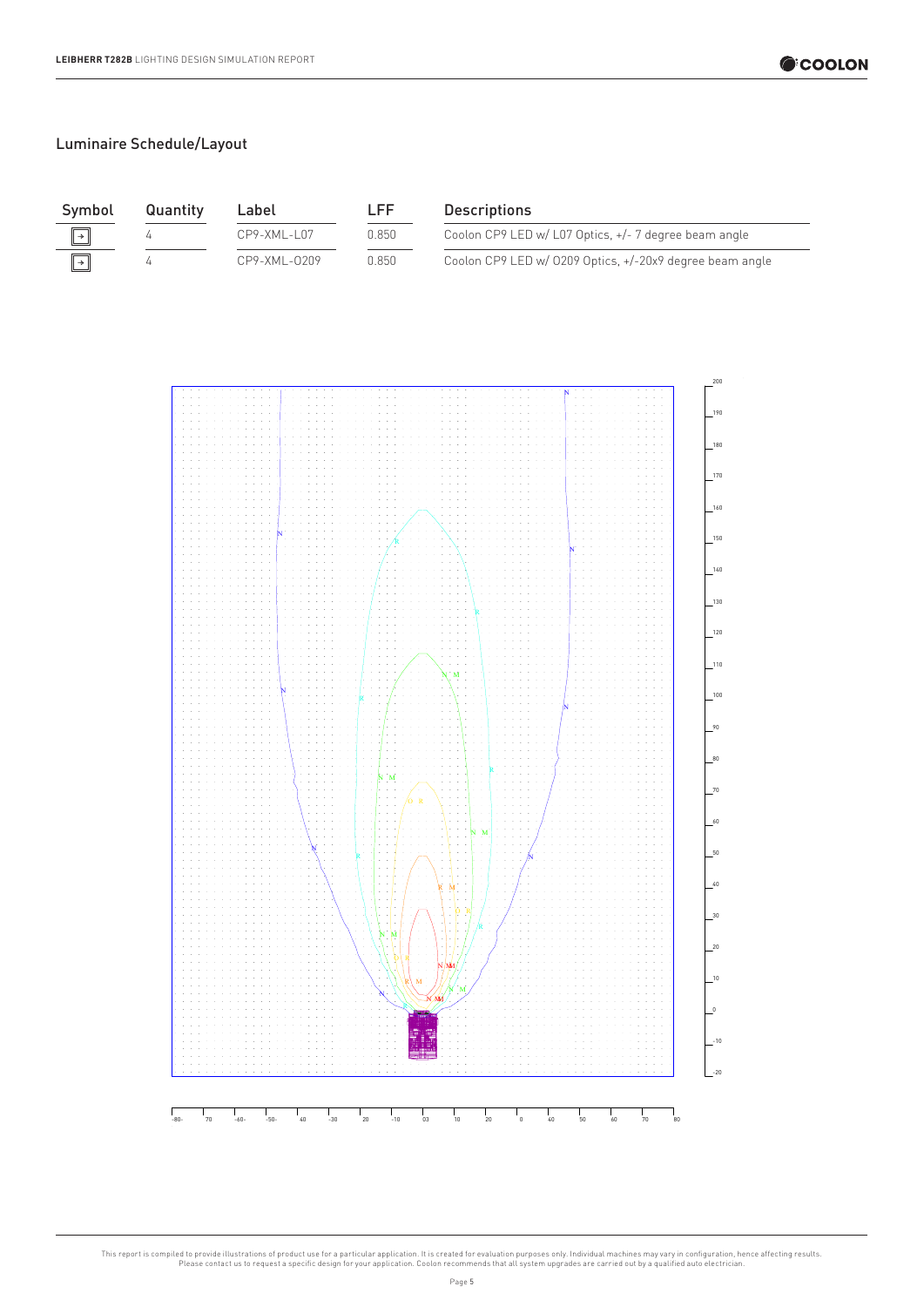$\boxed{\rightarrow}$ 

Symbol Quantity Label LFF Descriptions

2 CP9-XML-0209 0.850 Coolon CP9 LED w/ 0209 Optics, +/-20x9 degree beam angle

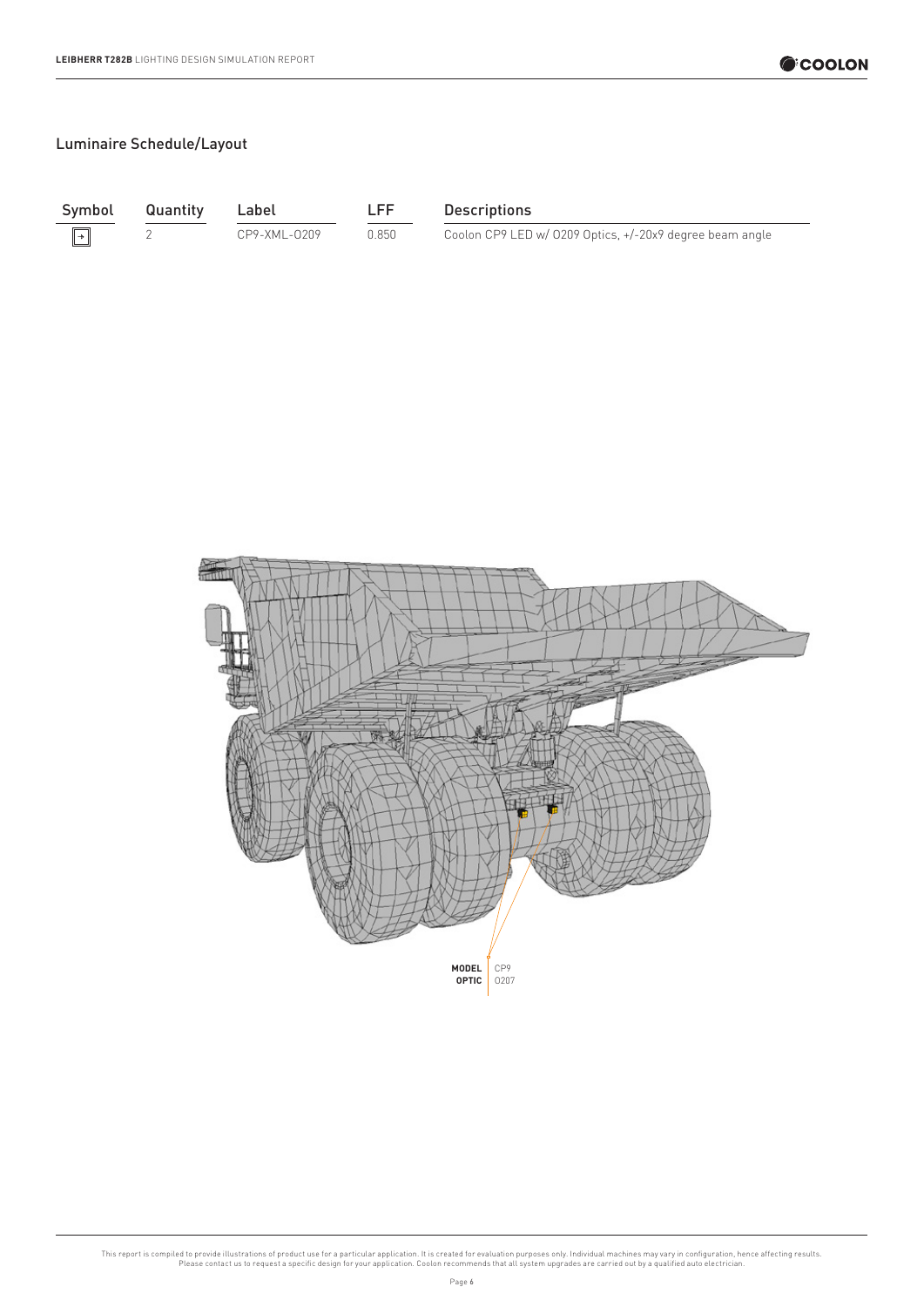$\boxed{\rightarrow}$ 

Symbol Quantity Label LFF Descriptions

2 CP9-XML-O209 0.850 Coolon CP9 LED w/ O209 Optics, +/-20x9 degree beam angle